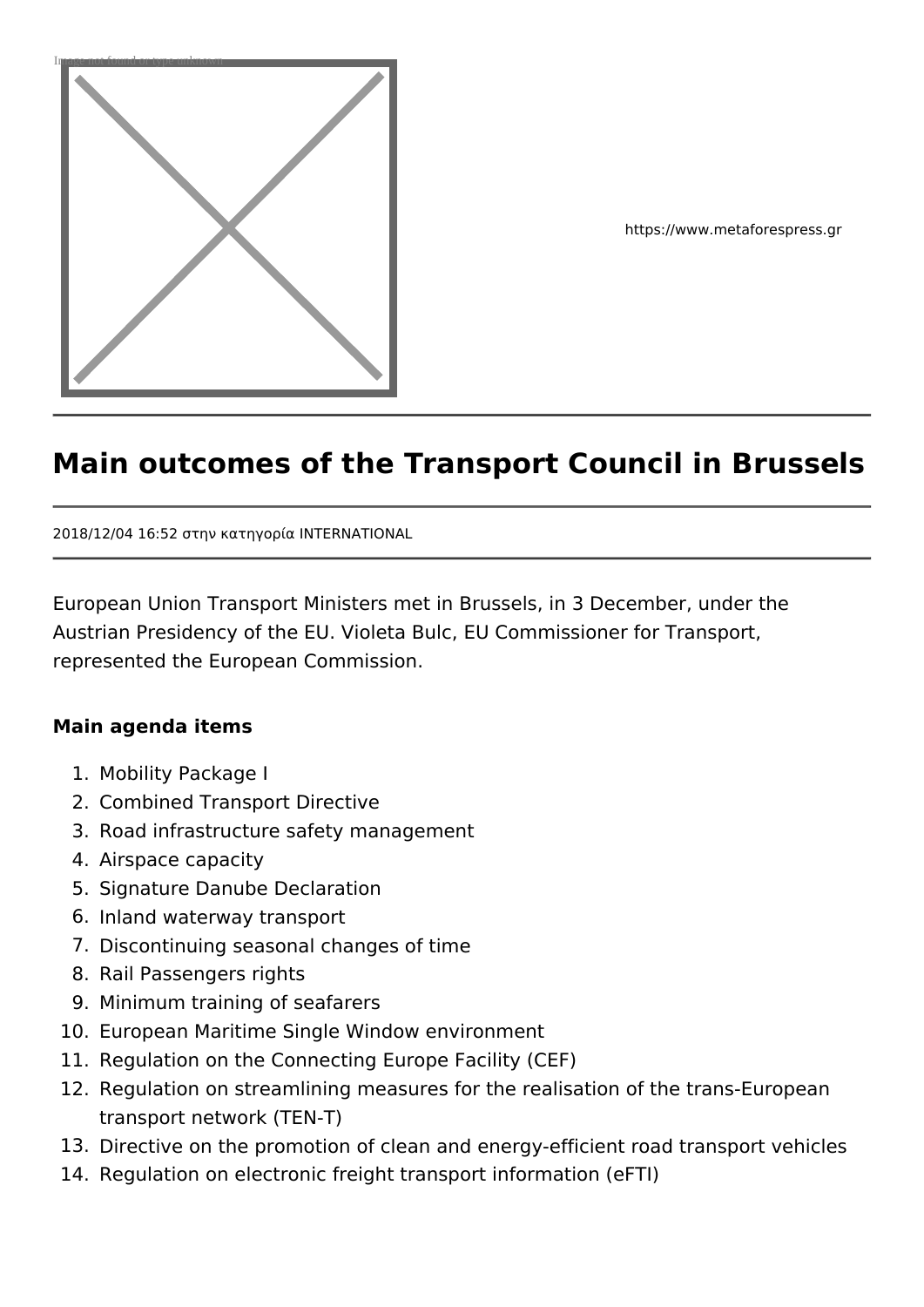## **1. Mobility Package I**

Yesterday the Transport Council reached a number of important political agreements. In particular, the Transport Ministers reached a general approach on the mobility package, which includes a number of important social reforms for the road sector and is a flagship file of the Juncker Commission. Once finalised and implemented, this agreement will make a real difference for both drivers and operators alike. The measures will put an end to certain unacceptable practices in the sector and will improve the working conditions of drivers. The agreement reached at ministerial level includes in particular measures:

- 1. to fight letterbox companies with detailed establishment criteria,
- 2. to put an end to abuse in cabotage operations while ensuring that the market access is neither further liberalised nor restricted,
- 3. to improve drivers resting conditions with regular return home,
- 4. to ensure fair remuneration while operating in other Member States through the effective application of posting rules adapted to the sector,
- 5. to allow more and better targeted controls, with the fast deployment of new smart tachographs on trucks,
- 6. to increase cooperation between national enforcement authorities,
- 7. to reduce the administrative burden on operators and better use digital tools.

Speaking at the end of the Council, Commissioner for Transport Violeta Bulc said: "I am really happy today that the Council could reach an agreement on Mobility Package I. This is an outstanding result! This General Approach will allow, as soon as the Parliament will vote on the texts, to start trilogues in view of adopting the legal texts still under the term of this Parliament. The forthcoming Romanian Presidency will have the big task to reach an agreement in a record time. Please be assured that the Commission is ready to assist you to in these inter-institutional discussions."

## **2. Combined Transport Directive**

Today, a General Approach was reached on the amendment of the Combined Transport Directive, proposed by the Commission as part of the Mobility Package II. The objective of this proposal is to increase the support for combined transport and thereby promote modal shift for freight and decarbonisation. The Commission welcomes the general approach reached by Ministers on this important proposal but would have hoped for a higher level of ambition. We expect this to be improved before the final adoption of the text, thanks to the support of the European Parliament during trilogues.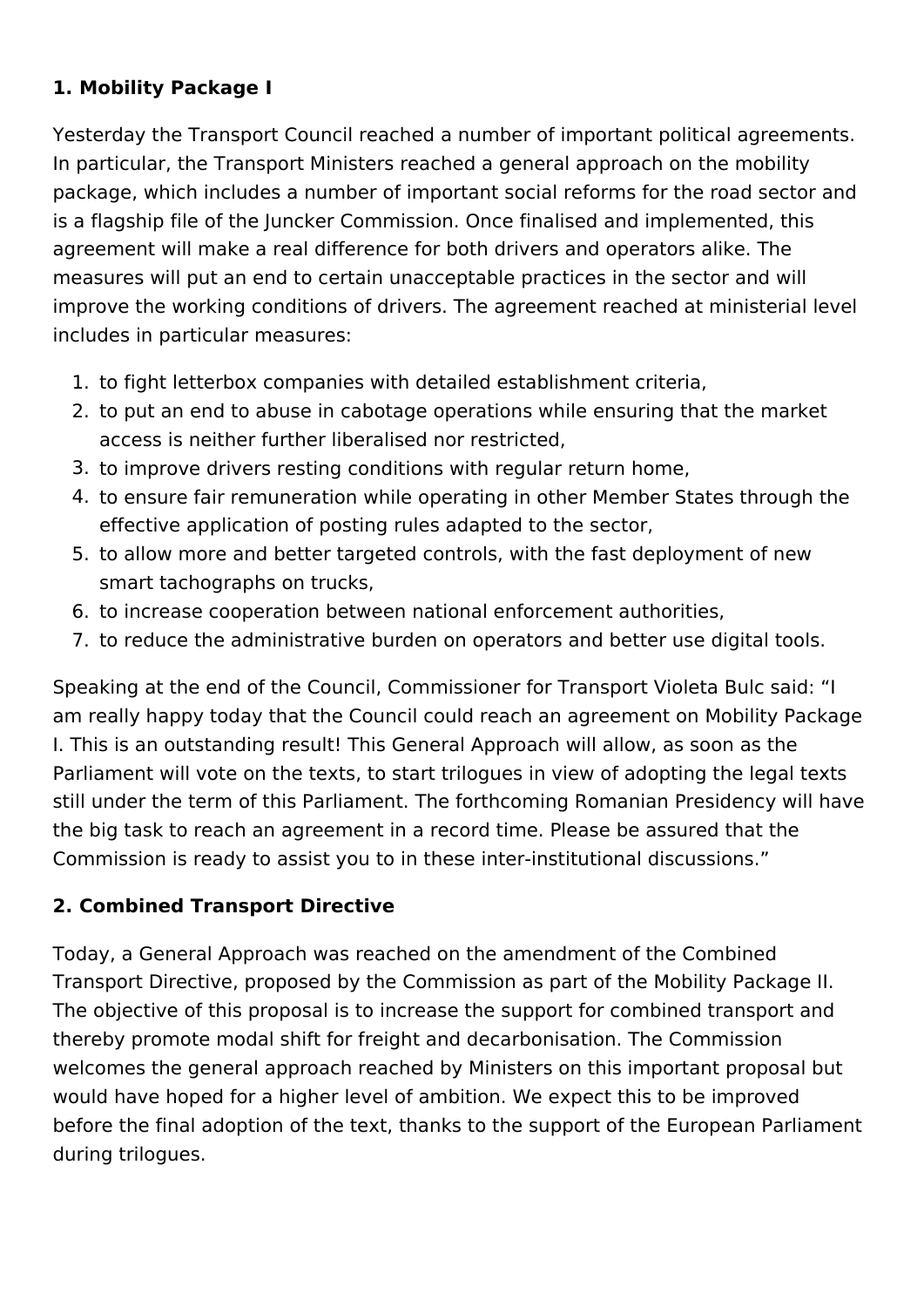### **3. Road infrastructure safety management**

The Transport, Telecommunications and Energy Council (TTE) reached a General Approach on the proposal on Road infrastructure safety management. The proposal is part of the Mobility Package III adopted by the Commission in May 2018.

The Commission welcomes the endorsement of the key orientations of our proposal which should help increase the safety of European road infrastructure. The Commission would have, however, wanted to see more ambition on defining the extension of the geographic scope of the proposal and the section on road markings and signs which has not met the approval of Member States.

Every year in Europe 25,000 road deaths occur. Infrastructure is a determining factor in about 30% of serious road accidents and thus plays a crucial role in bringing these numbers down. Infrastructure is a crucial part of the mix of factors – alongside safer vehicles and driver behaviour – that we are addressing with the 'Safe System' approach.

Commissioner for Transport, Violeta Bulc, said: "I welcome the progress made. But we need to walk the talk and deliver a higher level of ambition, as the Commission has proposed. We will return to these issues in trilogue meetings between the European Parliament, the Council and the Commission."

#### **4. Airspace capacity**

Ministers had a debate during lunch on Airspace capacity. During her address to Ministers, Commissioner for Transport, Violeta Bulc, pointed out that European air traffic crossed the threshold of 1 billion passengers and 10.6 million flights a year. She recalled last year's celebration of 25 years of the European Single Aviation Market and emphasised what open markets can achieve and how connectivity in Europe has significantly improved over that period.

At the same time, Commissioner Bulc raised awareness to outstanding challenges the EU must face, and said: "Our current air traffic system is struggling to cope with the ever-increasing volume of traffic, and other disruptions which contribute to delays. The system needs an urgent upgrade. This is why we have put this issue on the agenda. We have a collective responsibility to look at the facts, and take action together. This is a collective responsibility! I'm therefore inviting you to help us build a genuine Single European Sky to stop the fragmentation of our airspace and to modernise our Air Traffic Management."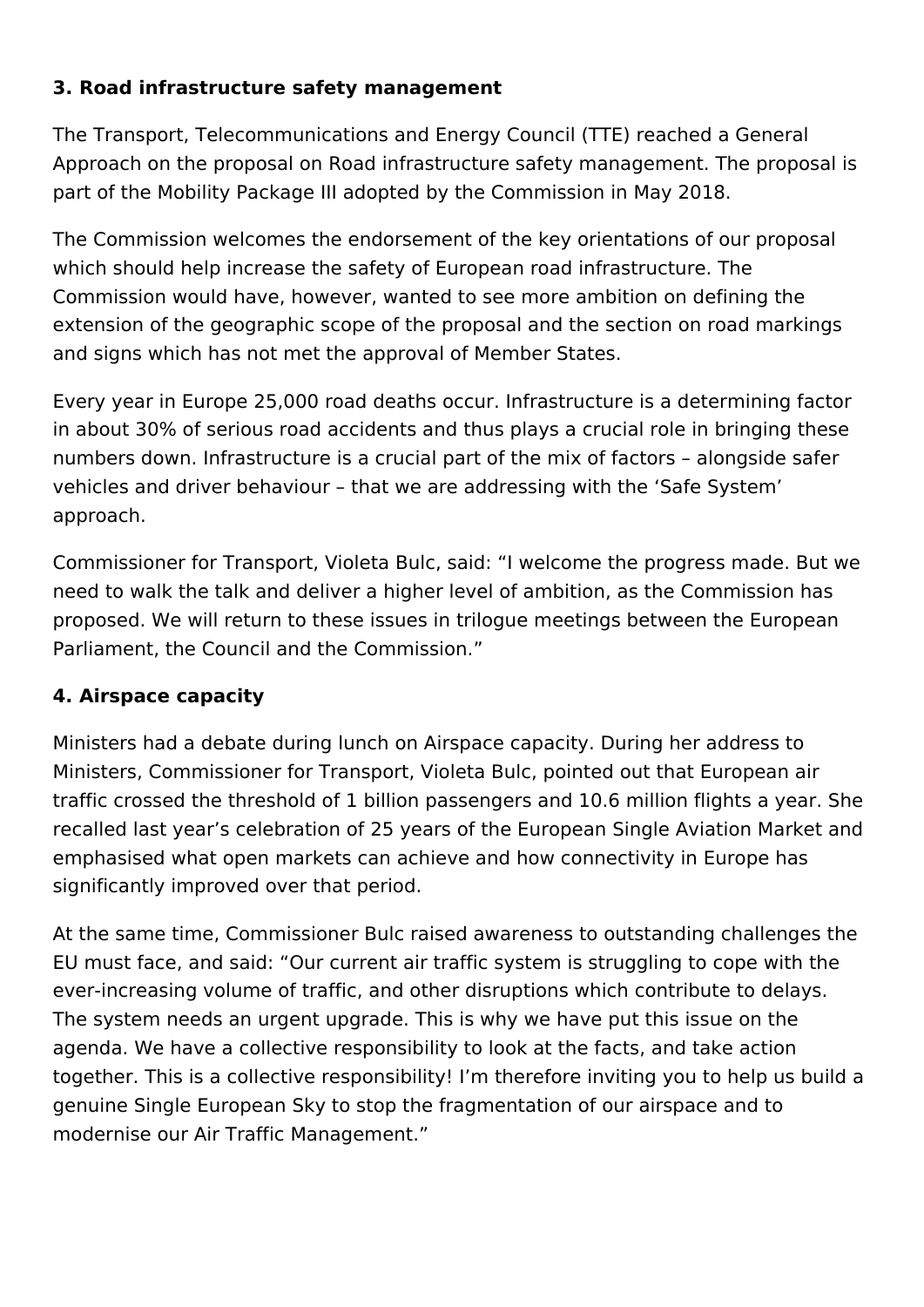#### **5. Danube Declaration**

The Transport Ministers of the participating countries, with the exception of the Hungarian Minister, signed the Danube Ministerial Conclusions. The Declaration features the shared vision of the riparian EU and non-EU countries regarding the Danube such as good navigation status, harmonised control forms, digitalisation, rehabilitation of strategically important lock facilities, reduction of administrative barriers and greening of the inland fleet.

### **6. Inland waterway transport**

The Council adopted conclusions on inland navigation which call for a follow up programme for the post-2020 period. The Council Conclusions are in line with the Commission's current activities and foreseeable further actions in the area. EU policy on inland navigation is essential for decarbonisation. It is the most CO2 efficient transport mode and possesses a lot of unused potential.

### **7. Discontinuing seasonal changes of time**

The Austrian Presidency presented a progress report, concluding that Member States need more time to consider their national position.

Commissioner for Transport, Violeta Bulc, said: "It will not come as a surprise that I would have preferred seeing a general approach agreed, rather than a progress report. This is an issue that directly touches European citizens and they want clarity – sooner rather than later. I am aware and fully understand the specific challenge of ensuring a coordinated approach on the final choice of standard time. But I would like to call for the continuation of the consultations and hope to see a clear Council position on the table in June."

#### **8. Rail Passengers rights**

The Commission takes note of the progress report prepared by the Austrian Presidency on the proposal for a recast of the Rail Passenger Rights Regulation. The Commission proposal strikes a fair balance between the interests of both industry and rail passengers. It takes into account the importance of strengthening rail passengers' protection while limiting its financial impact on the railway sector.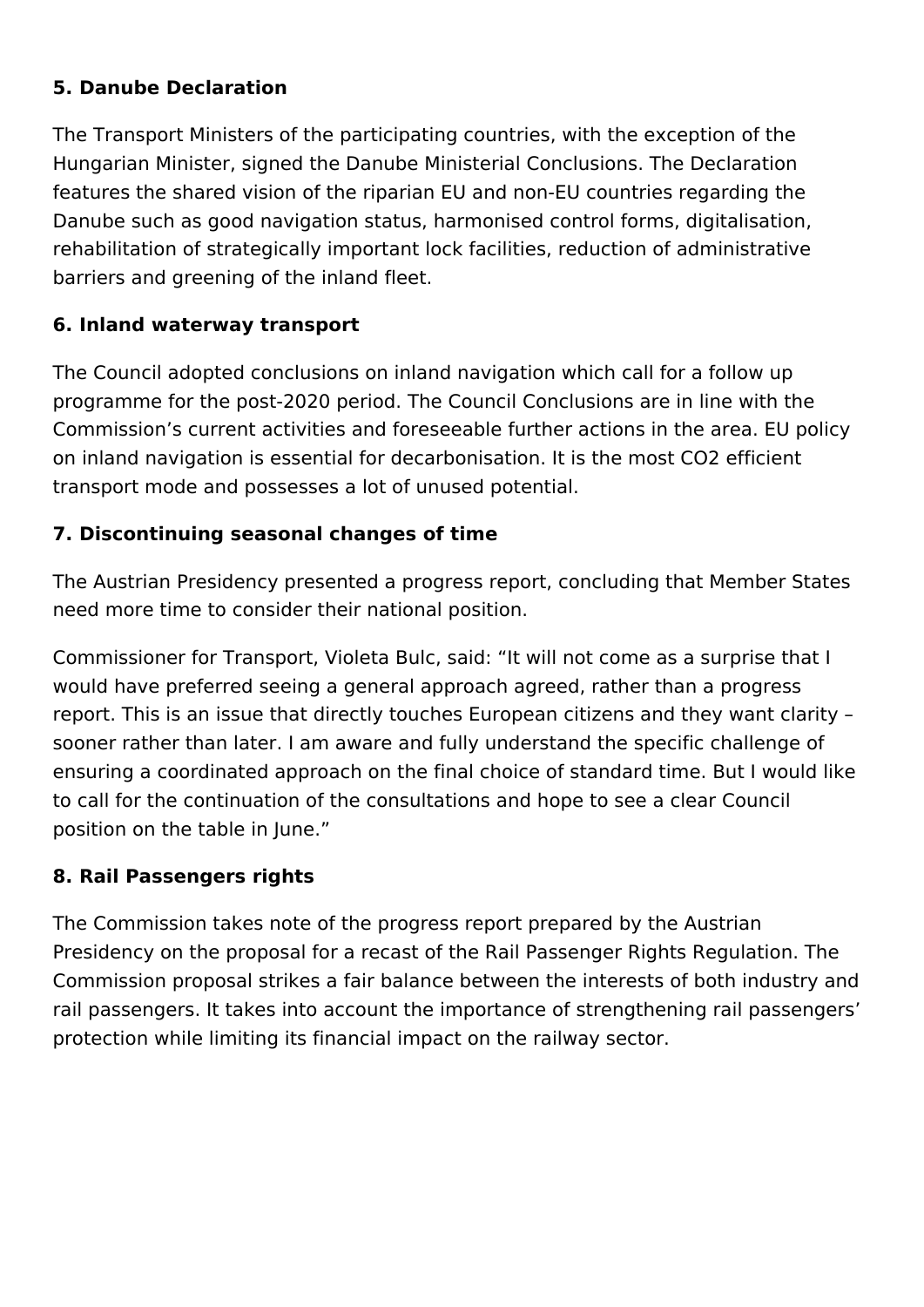Strengthening business cooperation amongst railway actors when offering transport contracts will also improve the way this sector functions. Improving the currently applicable rules will not only increase the mobility of the EU citizens and open new opportunities to them. It will also contribute to enhancing the competition in the railway sector and improve rail services.

## **9. Minimum training of seafarers**

The Transport, Telecommunications and Energy Council (TTE) reached a General Approach on minimum training of seafarers. The main aim behind the Commission's proposal was, firstly, to align the legislation with the latest amendments to the international Maritime Organization framework on the minimum standards for training and certification of seafarers; secondly, to improve the efficiency of the centralised EU mechanism under which the training systems of third countries are recognised at EU level, allowing seafarers educated abroad to work on-board our flagged fleet; and thirdly, to provide greater legal clarity of the process by which the certification of seafarers is recognised between Member States.

The European Commission welcomes this early agreement on a General Approach and hopes to find an agreement with the European Parliament before the end of its mandate.Commissioner for Transport, Violeta Bulc, said: "This proposal nicely completes our maritime agenda in line with the Valletta declaration by delivering also on the social dimension of maritime."

## **10. European Maritime Single Window environment**

The Transport, Telecommunications and Energy Council (TTE) reached a General Approach on Regulation establishing a European Maritime Single Window environment. The regulation is part of the Mobility Package III which the Commission adopted in May 2018. The proposal will increase efficiency of maritime operations by ensuring reporting procedures are the same for all port calls. In addition to that, the entire logistic chain will benefit from the adoption of common standards, facilitation of data sharing and more efficient flow of information. Besides that, the European Maritime Single Window will also increase competitiveness of the maritime sector.

Commissioner for Transport, Violeta Bulc, said: "I'm very happy with the General Approach adopted by the Council. The compromise text is in line with the main objectives of our proposal and will, no doubt, represent a big step towards reducing the administrative burden, and modernising the shipping sector. I am now very confident that an agreement with the European Parliament will be reached soon, before the end of its mandate."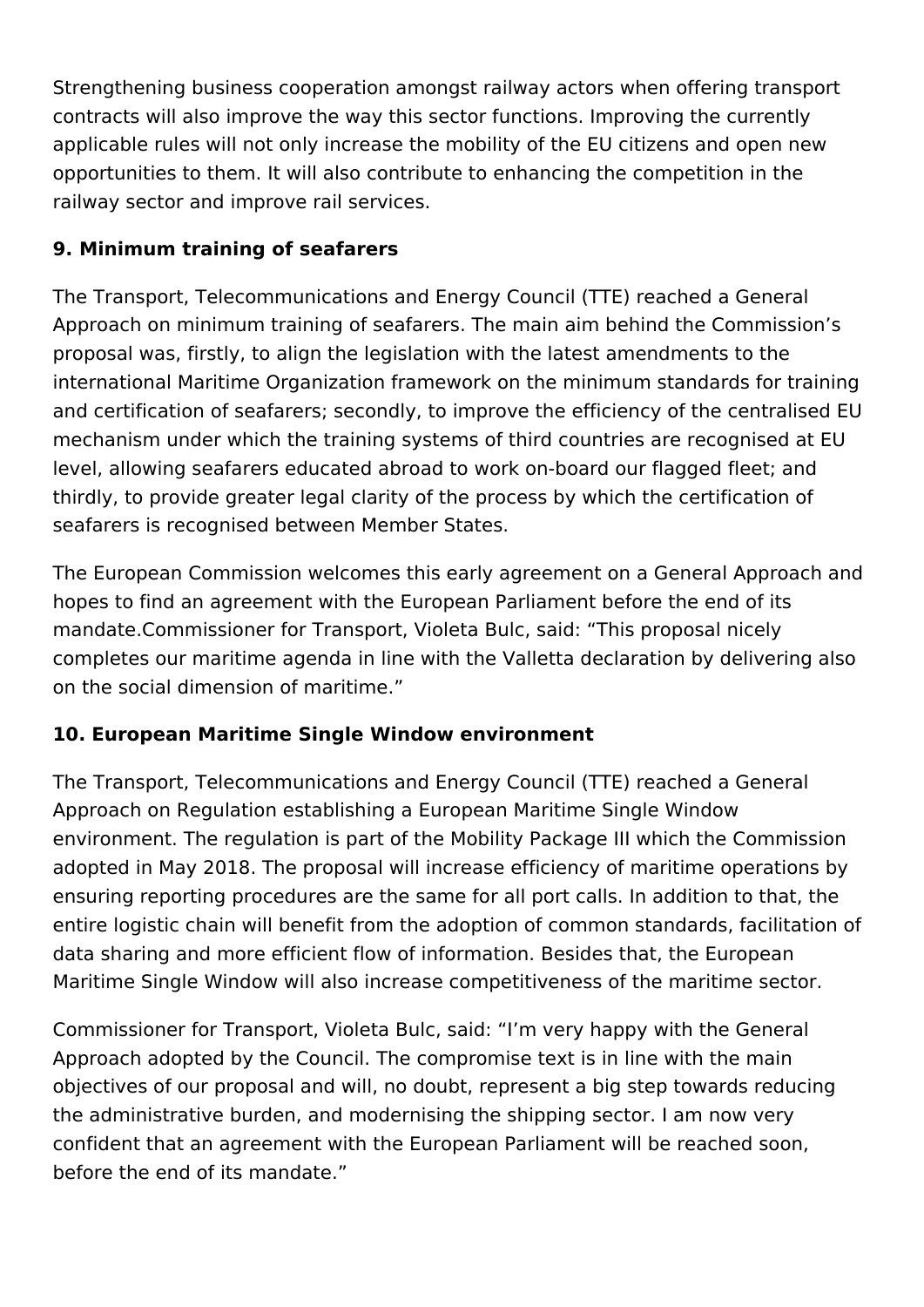## **11. Regulation on the Connecting Europe Facility (CEF)**

Commissioner **Bulc** welcomes that the Transport, Telecommunications and Energy Council (TTE) reached a partial General Approach on the Regulation on the Connecting Europe Facility (CEF). This approach supports all key objectives that the Commission proposed for CEF in the transport sector, for the period 2010-2027. This proposal will support the completion of our Trans-European Transport Networks (TEN-T) core network by 2030 thanks to investment, with particular priority on the cross-border sections and missing links of the core network corridors. It will also pave the way towards a smart, sustainable, inclusive, safe and secure mobility and at the same time is in line with the Action Plan on Military Mobility adopted in March 2018.

Commissioner for Transport, Violeta Bulc said: "I am very pleased to see the finalisation of a partial general approach on the CEF proposal, which maintains all necessary elements to deliver on these key objectives. The new CEF will also promote synergies between transport, energy and digital sectors as much as possible, to make our connectivity modern and fit for the future."

## **12. Regulation on streamlining measures for the realisation of the Trans-European Transport Network (TEN-T)**

The Regulation on streamlining measures for the realisation of the Trans-European Transport Network (TEN-T) is part of the Third Mobility Package, adopted by the Commission in May 2018. The Austrian Presidency presented a progress report, indicating that, although progress was made, there still are some remaining unresolved questions like the scope of application, the integration and stages of permit-granting procedures, and the role of the single competent authority.

## **13. Directive on the promotion of clean and energy-efficient road transport vehicles**

The Commission welcomes the progress achieved on the proposed revision of the Clean Vehicles Directive. However, more progress could have been achieved at this point. This proposal is a key component of the Clean Mobility Package and is one of the instruments that is designed to help us meet our climate commitments and ensure an irreversible shift to low- and ultimately no-emission mobility – Vision Zero by 2050. This is also the ambition of the European strategic long-term vision for a climate neutral economy adopted by the Commission last week. The Commission therefore urges all Member States to continue working together constructively on the basis of the progress report delivered by the Austrian Presidency.